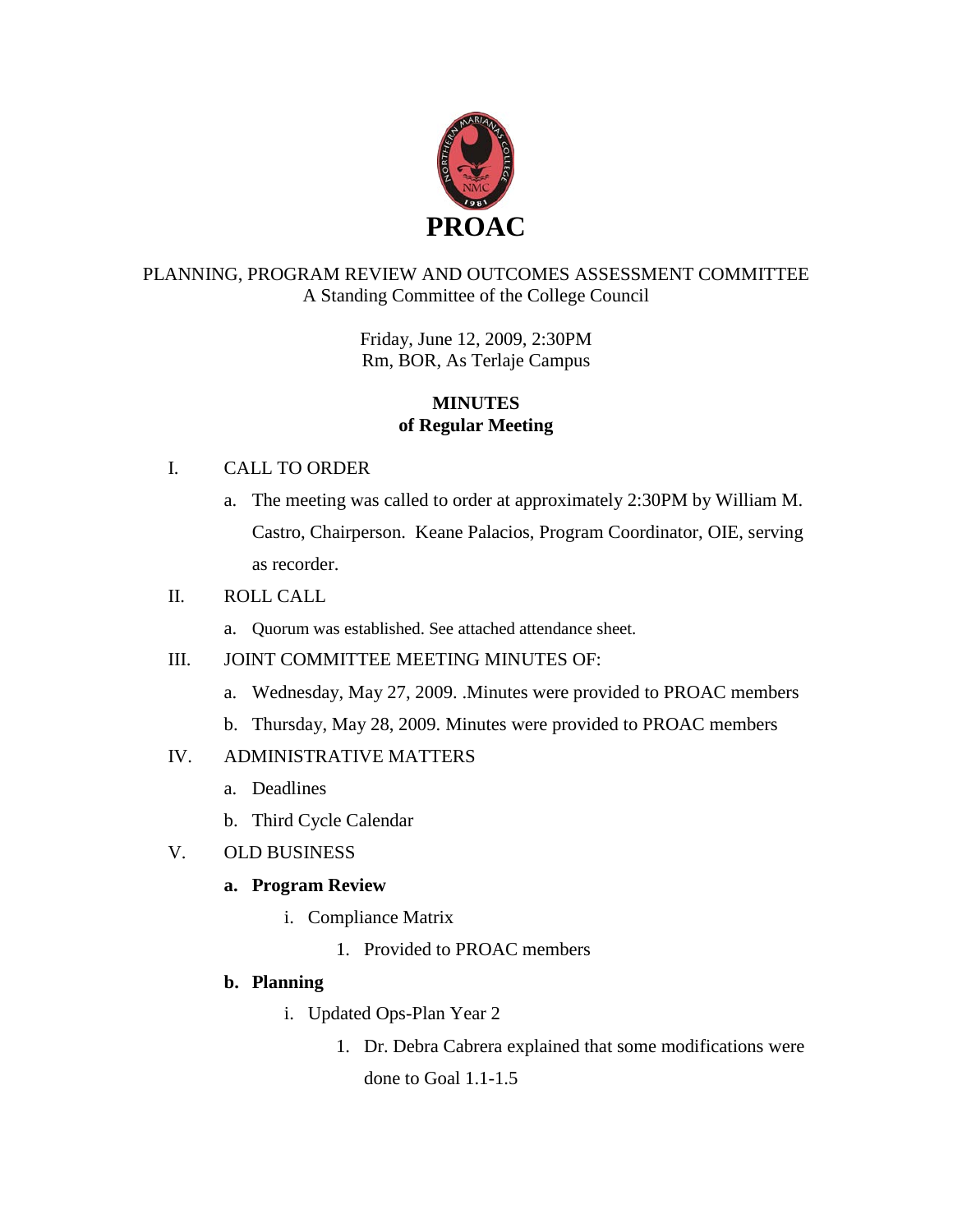2. Mr. Ray Muna from OIE will be compiling the changes to the Ops-Plan and PROAC will be approving the revisions. He will be meeting with authors to go over proposed changes.

#### **c. Budgeting**

#### VI. NEW BUSINESS

#### **a. Student Achievement Data in support of Program Review**

i. Ms. Lisa Hacskaylo: some refinements were made for the  $2<sup>nd</sup>$  cycle and that all the items that were required that we did not have last year are in place

#### **b. Form 2 Academic Programs**

- i. Director William Castro opened the discussion on the revised Form 2. The points discussed included the following:
	- 1. Sign off Sheet: every member of the program reviews the document and signs off on it
	- 2. Brief History and Description of the Program
		- a. Part b is the change to the section
	- 3. Insertion of NMC mission statement
	- 4. Part C: insertion of a text box
	- 5. Section II: summarization of the impact of the  $1<sup>st</sup>$  cycle
	- 6. Market Demand
	- 7. Student Profile
	- 8. Student Enrollment
	- 9. Student Achievement
		- a.  $2<sup>nd</sup>$  cycle: we include all eight WASC requirements, Beno 8
	- 10. Section V: A1: Organizational Chart: College and Program,
	- 11. Discussion on the report on the existing authorized, but not filled faculty positions and then new
	- 12. Section 7: Strategic planning and implementation plan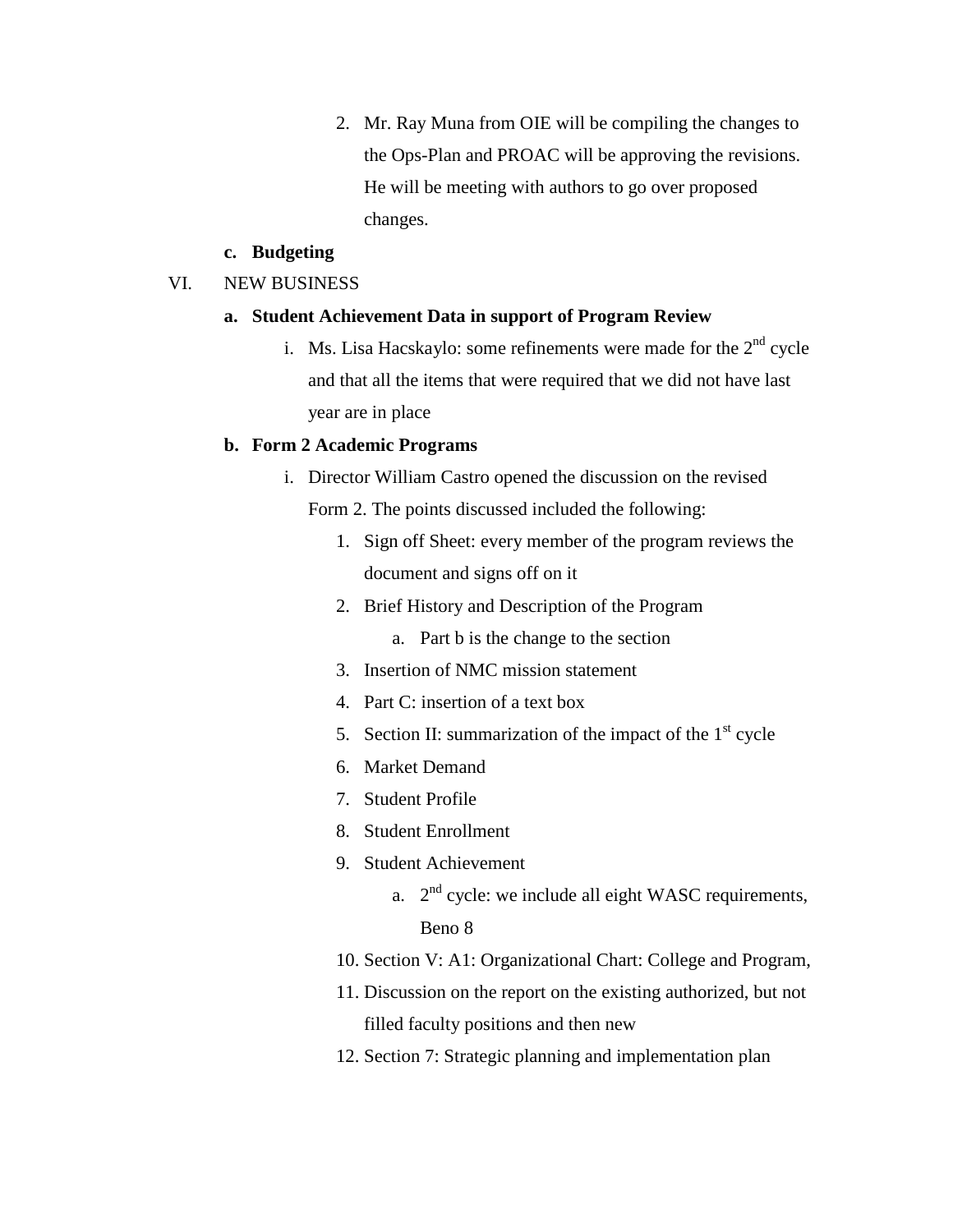- 13. Insertion: Section III: Section D: Program Advisory Councils
- 14. Scratch that Form 2s be submitted directly to PROAC and follow existing protocol
- **ii. Dr. Debra Cabrera moved to approve Form 2 for Academic and Certificate Programs program review 2009 for 2nd cycle as revised with suggested changes and seconded by Ms. Janice Tenorio.**

#### **c. Form 2 Academic Support and Administrative Programs**

- i. Director William Castro opened the discussion on the revised Form 2. The points discussed included the following:
	- 1. Section III
		- a. Specific Functions of Program  $\rightarrow$  Program Services
		- b. Insert program mapping
	- 2. Section IV
		- a. Commentary under Data and Evidence
	- 3. Appendices: insert a mapping template
	- 4. Dr. Debra Cabrera suggested that all programs to map to the ILOs
	- 5. **Ms. Janice Tenorio moved to approve, as revised, the Form 2 Academic Support and Administrative Programs and seconded by Dr. Debra Cabrera**
	- 6. Section VI: D: Grievance of Partnerships

#### VII. OPEN DISCUSSION

- a. Composite Report, Form 2s are due on June  $19<sup>th</sup>$  and the Composite Report supposed to be finalized on June 30.
- b. PROAC had a discussion on who will be responsible for approving program mission statements and learning outcomes. No decision was made, but Director William Castro and Dr. Debra Cabrera suggested that program mission statement and learning outcomes should be approved by Academic Council and the President.